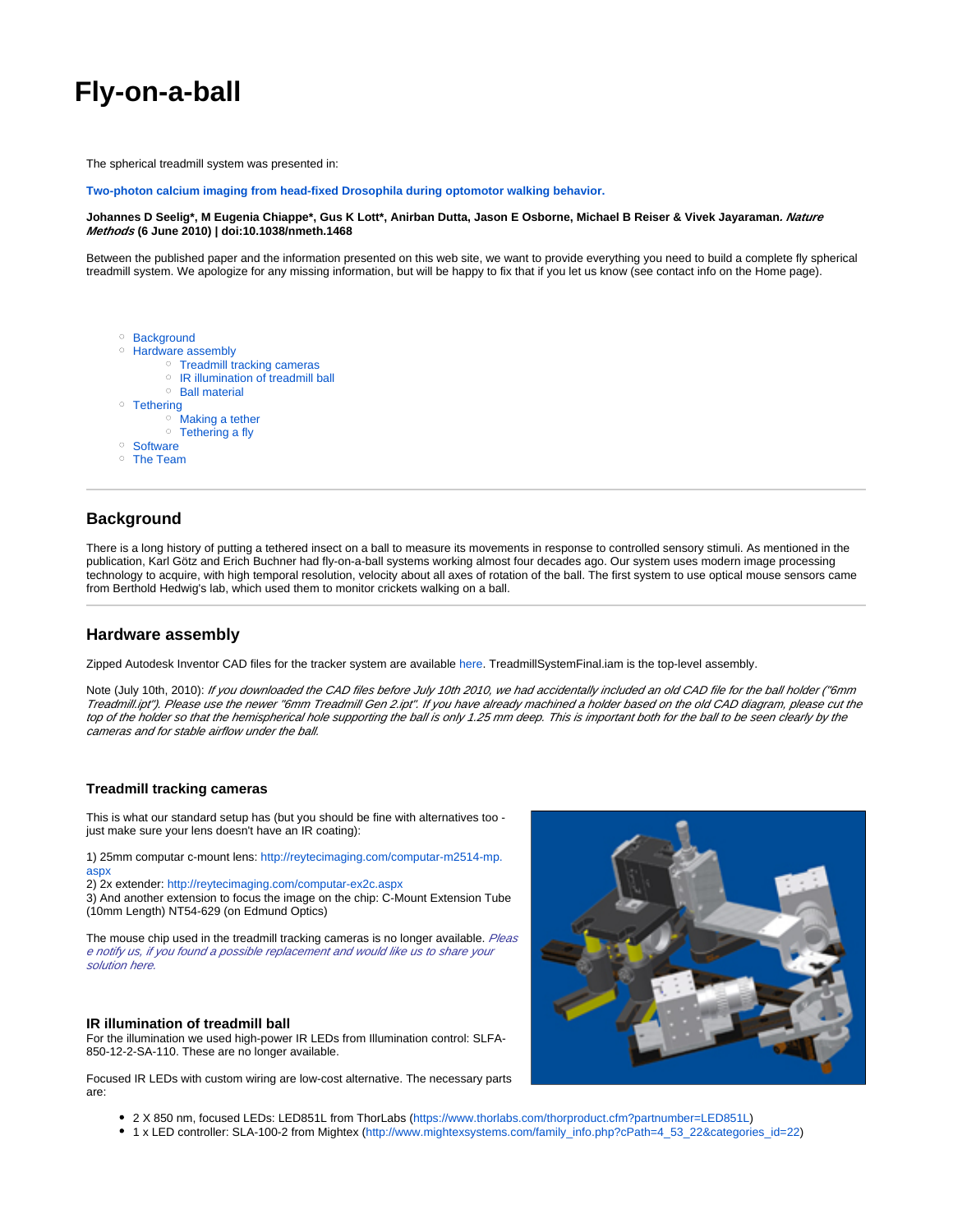The LEDs were wired in series so that they both received the same amount of current. They were mounted to rail carriages with stiff wire so that they were in line with the cameras, and adjusted so that they sat below the camera line of sight and pointing up, illuminating the ball centre.

#### <span id="page-1-0"></span>**Ball material**

We use polyurethane foam from general plastics' LAST-A-FOAM FR 7100 series:

<https://www.generalplastics.com/products/fr-7100>

This product series includes foams of different densities. The density of the foam affects the ball weight and inertia and as a consequence the fly's walking behaviour. In the lab we have primarily used FR-7120 (20 lbs/ft<sup>3</sup>) and FR-7110 (10 lbs/ft<sup>3</sup>). We typically use the higher density material for the smaller balls (6 mm) and the lower density material for larger balls (8-9 mm).

## <span id="page-1-1"></span>**Tethering**

#### <span id="page-1-2"></span>**Making a tether**

For the tether itself:

- Adapter piece between "tether foot" and tungsten wire: Stainless Steel 316 Hypodermic Tubing: 19 Gauge, 0.042" OD, 0.032" ID, 0.005" Wall, 12" Length ([https://www.microgroup.com/product-category/hypodermic\\_tubing/](https://www.microgroup.com/product-category/hypodermic_tubing/)) Price: \$5.83
- Pin Contact Gold Crimp 20-24 AWG Machined (from Digikey, Catalog #: A2160-ND) Price: \$23.00 total
- Tungston wire: 127 µm diameter, 3 in long, 100 pieces (<http://www.a-msystems.com/p-728-tungsten-rod.aspx>) Price: \$46.00

For a holder on which the tether can be mounted:

- Post that serves as tether holder: Mini Series Mounting Posts, Ø6 mm, L = 3" ([https://www.thorlabs.com/newgrouppage9.cfm?](https://www.thorlabs.com/newgrouppage9.cfm?objectgroup_id=1257) [objectgroup\\_id=1257,](https://www.thorlabs.com/newgrouppage9.cfm?objectgroup_id=1257) Product #: MS3R)
	- Price: \$7.80
		- Possible alternative: 464 Brass Round Rod, Unpolished (Mill) Finish, H02 Temper, ASTM B21, 0.25" Diameter, 84" Length ([https://w](https://www.amazon.com/dp/B003JP6DE0/ref=biss_dp_t_asn) [ww.amazon.com/dp/B003JP6DE0/ref=biss\\_dp\\_t\\_asn](https://www.amazon.com/dp/B003JP6DE0/ref=biss_dp_t_asn), Product #: 13440 ) Price: \$19.06
		- Possible alternative: Eowpower 2pcs Brass Round Rods Lathe Bar Stock 1/4 Inch Diameter 14 Inch Length ([https://www.amazon.](https://www.amazon.com/Eowpower-Brass-Round-Diameter-Length/dp/B0748DQ1MP/ref=sr_1_2?ie=UTF8&qid=1504842092&sr=8-2&keywords=464+Brass+Round+Rod%2C) [com/Eowpower-Brass-Round-Diameter-Length/dp/B0748DQ1MP/ref=sr\\_1\\_2?ie=UTF8&qid=1504842092&sr=8-](https://www.amazon.com/Eowpower-Brass-Round-Diameter-Length/dp/B0748DQ1MP/ref=sr_1_2?ie=UTF8&qid=1504842092&sr=8-2&keywords=464+Brass+Round+Rod%2C) [2&keywords=464+Brass+Round+Rod%2C,](https://www.amazon.com/Eowpower-Brass-Round-Diameter-Length/dp/B0748DQ1MP/ref=sr_1_2?ie=UTF8&qid=1504842092&sr=8-2&keywords=464+Brass+Round+Rod%2C) Product #: [02-001-015](tel://02-001-015)) Price: \$11.99
- Adapter piece, in which the tether can secured and which is to be mounted on the post: Socket Contact Gold Crimp 20-24 AWG Machined (from Digikey, Catalog #: A2161-ND) Price: \$27.60 total

#### <span id="page-1-3"></span>**Tethering a fly**

For gluing the tether to the thorax, we use [KOA 300](http://www.mountainglass.com/Kemxert-300-UV-Glue-1oz.html#.WVP1iBPyvdQ) (KEMXERT, York, PA, USA). In the second step, when we glue the head to the holder (which also fixes the head to the throax), we use a different UV curable glue: [Fotoplast Gel from Dreve](http://www.lightningenterprises.com/msds_sheets/DreveFotoplastGelTransparent.pdf) (Dreve Dentamid GmbH, Unna, Germany).

## <span id="page-1-4"></span>**Software**

Software, Gerber files, and documentation to assemble the camera/optic chip system part of the ball tracker/Fly treadmill

are available in [this zipped file.](https://wiki.janelia.org/wiki/download/attachments/4152362/TreadmillDoc.zip?version=1&modificationDate=1275782765000&api=v2)

MATLAB code to calibrate the treadmill using Camera3 (see paper) is available [here](https://wiki.janelia.org/wiki/download/attachments/4152362/corr_calibrate.m?version=1&modificationDate=1275784046000&api=v2).

Note: Computer-to-chip communication issue with Windows 7 & the latest FTDI driver (TreadmillDemo throws a "Bad Read")

The fix is just to change the BAUDRATE in line 69 of TreadmillDemo.cpp from 1250000 to 1152000.

<span id="page-1-5"></span>Thanks go to Armin Bahl (MPI, Martinsried) for bringing this to our attention.